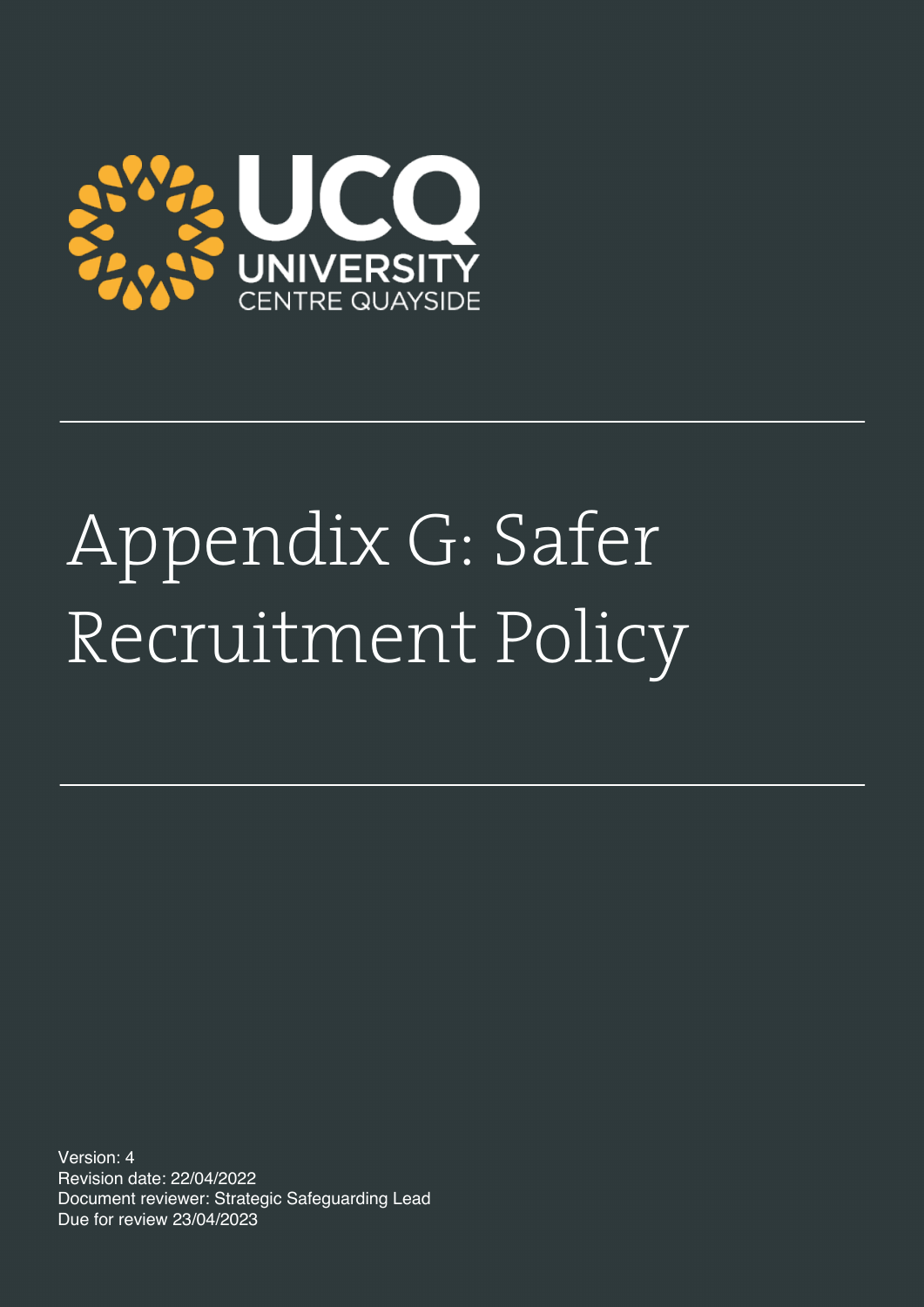

# Table of Contents

| 1.  |                                                                                |  |
|-----|--------------------------------------------------------------------------------|--|
| 2.  |                                                                                |  |
| 3.  |                                                                                |  |
| 4.  |                                                                                |  |
| 5.  | Deterring unsuitable applicants from applying or volunteering to work at UCQ 5 |  |
| 6.  |                                                                                |  |
| 7.  |                                                                                |  |
| 8.  |                                                                                |  |
| 9.  |                                                                                |  |
| 10. |                                                                                |  |
| 11. |                                                                                |  |
| 12. |                                                                                |  |
| 13. |                                                                                |  |
| 14. |                                                                                |  |
| 15. |                                                                                |  |
| 16. | Secure storage, handling use, retention and disposal of DBS information 10     |  |
| 17. |                                                                                |  |
| 18. |                                                                                |  |
| 19. | Table showing the checks required for each category of staff/volunteer 11      |  |
| 20. |                                                                                |  |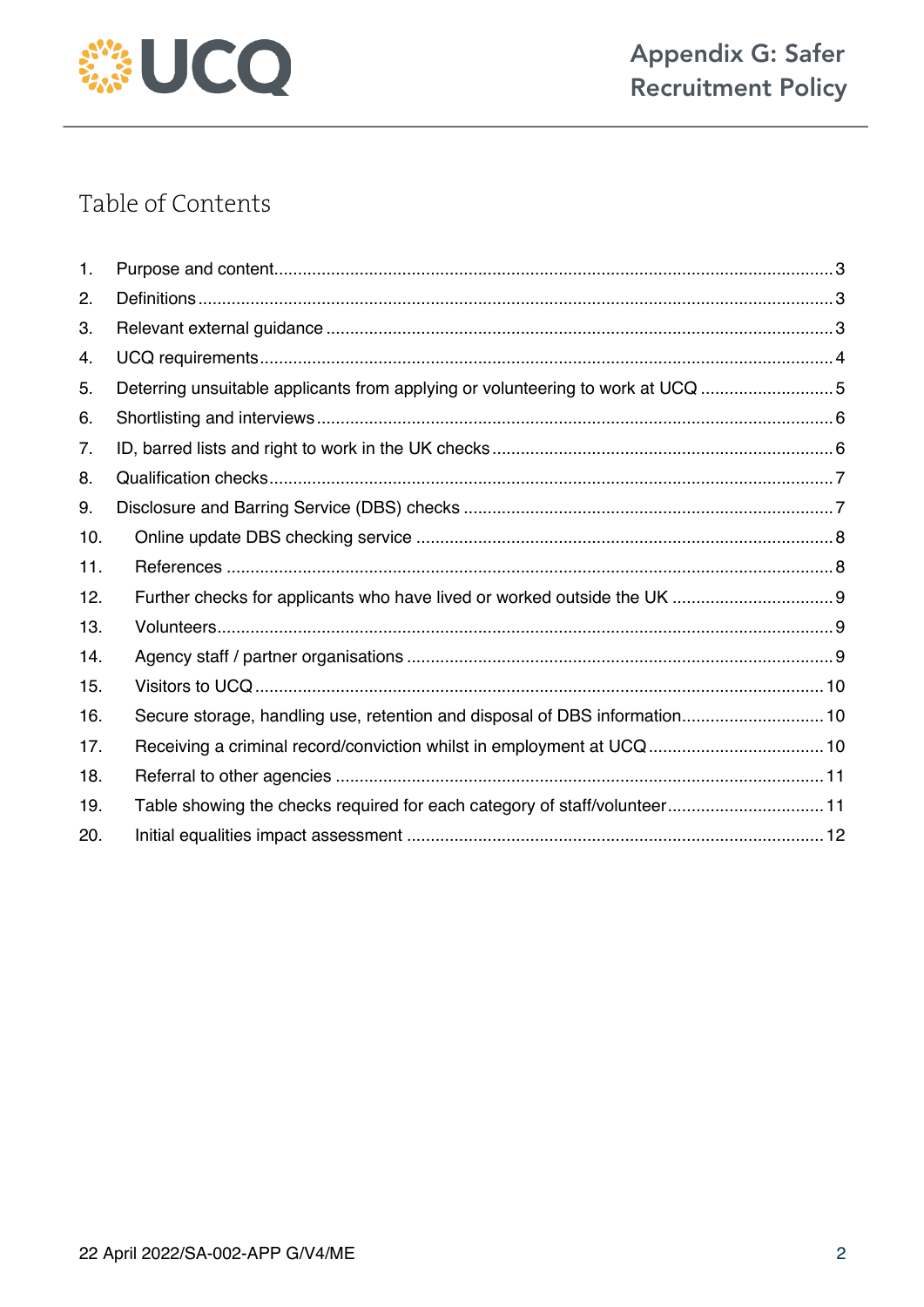

#### 1. Purpose and content

- 1.1 The purpose of this appendix of the UCQ Safeguarding Policy is to provide a clear set of guidelines to students, their parent/carers, staff and other workers within the UCQ community regarding UCQ's recruitment procedures and how these will ensure people who might abuse children and/or vulnerable adults are deterred, rejected or identified to ensure inappropriate people do not work with UCQ students.
- 1.2 This policy applies to all students and staff, including agency, visiting, associate and hourly paid, irrespective of anyone's position within the organisation, together with associates and any workers who are at the premises on a voluntary, placement or other professional basis.
- 1.3 The term 'staff' is used as a generic term that encompasses all groups of workers as outlined in the paragraph above.

#### 2. Definitions

- 2.1 The key terms in this document are defined as:
	- 2.1.1 **Children:** Those under the age of eighteen
	- 2.1.2 **Adults at risk of abuse or neglect**: Often referred to as 'Vulnerable Adults'. For the purpose of safeguarding, and UCQ's duty of care, a vulnerable adult is defined as any adult considered to be at risk of harm, abuse or neglect.

#### 3. Relevant external guidance

- 3.1 This document has been prepared with reference to statutory requirements, including:
	- 3.1.1 'Keeping Children Safe in Education', Department for Education
	- 3.1.2 'An employer's guide to right to work checks', Home Office
	- 3.1.3 The Rehabilitation of Offenders Act 1974 (Exceptions) Order 1975 (as amended in 2013)
- 3.2 UCQ defines itself as a 'specified place' in accordance with the guidance outlined in 'Keeping Children Safe in Education' updated September 2021 and staff working within UCQ as in 'regulated activity' as their positions could involve regular contact with children under the age of 18. Therefore, UCQ is legally entitled to ask all applicants to disclose any convictions and cautions that are not protected under the Rehabilitation of Offenders Act (ROA) 1974 (Exceptions) Order 1975 (as amended in 2013).
- 3.3 The ROA 1974 makes provision for most convictions and all cautions, reprimands and final warnings to be considered spent after a certain period for many types of employment. However, because all roles within UCQ are deemed to be 'regulated activity' UCQ is entitled to request details of all convictions and cautions that are not protected (i.e. eligible for filtering) under the amendments to the ROA Exceptions Order 1975 (2013).
- 3.4 The enhanced Disclosure and Barring Service (DBS) certificate requested by UCQ will reveal all non-protected convictions and cautions recorded on the Police National Computer (PNC). Offences which are serious, relate to sexual or violent offending, or are relevant in the context of safeguarding will never be filtered and will always appear. The certificate will also show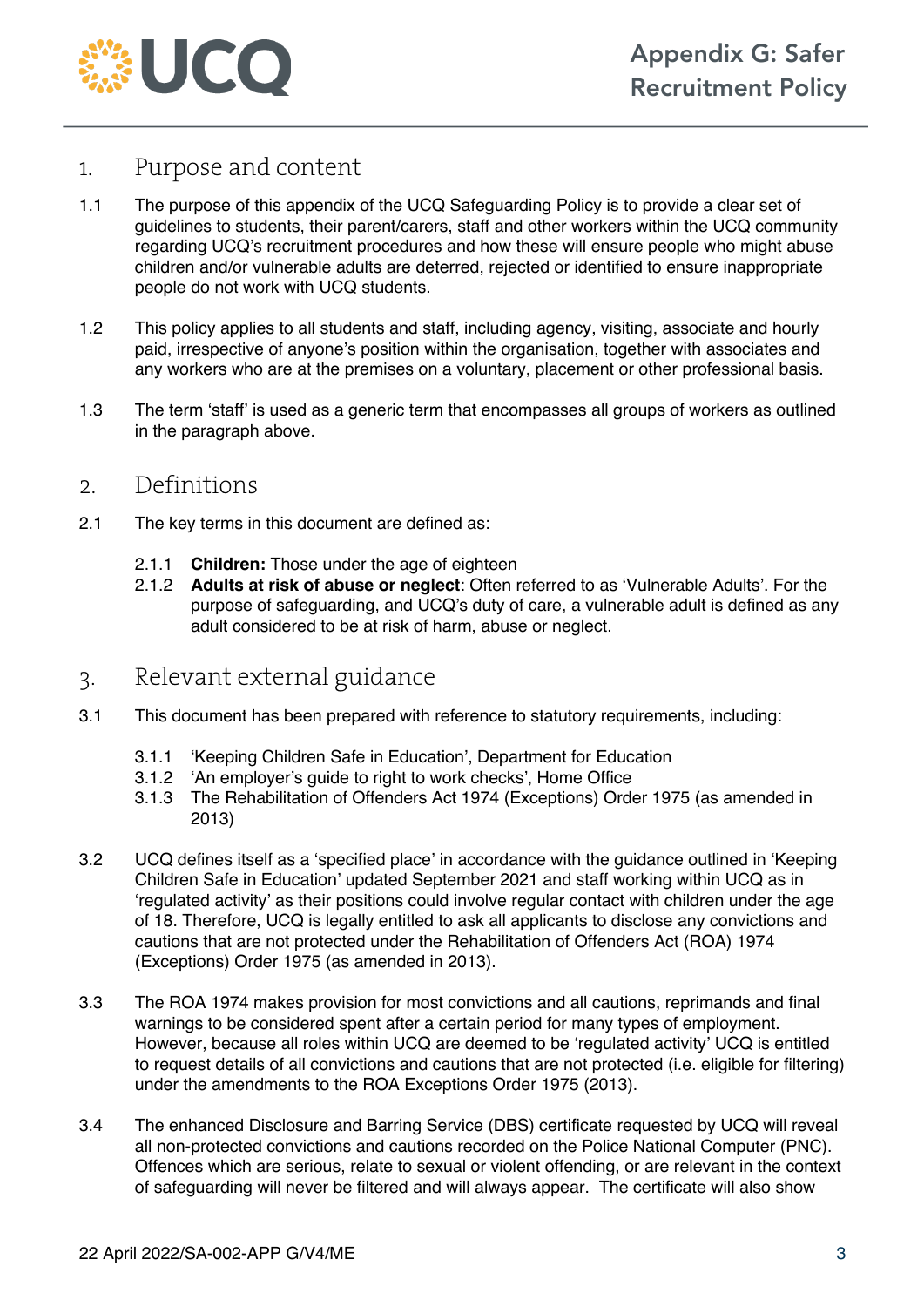

any information held on the barred lists for children and adults. The police may also provide additional information which a chief officer reasonably believes to be relevant and considers ought to be disclosed.

## 4. UCQ requirements

- 4.1 UCQ requires all applicants to confirm on their application form whether or not they have any non-protected convictions and cautions. If the applicant is called for interview UCQ will ensure that an open and measured discussion takes place on the subject of any offences or other matters that might be relevant to the position. Applicants are not protected by the Rehabilitation of Offenders Act if they fail to disclose relevant information and will be warned that failure to reveal information could lead to the withdrawal of an offer of employment or the termination of employment if an appointment has already taken place.
- 4.2 UCQ HRM will also check to see that appointed staff and those persons that wish to volunteer to work in UCQ are not barred from working with children or vulnerable adults by undertaking a separate barred lists check prior to staff or volunteers starting work at UCQ. This will include a check against the Secretary of State's Prohibition Orders for teachers where relevant to the applicant's role. A check for the teacher prohibition order, section 128 direction, continuing GTCE sanction or restriction, or teacher sanction or restriction imposed by the European Economic Area professional regulating authority will be carried out using the Teacher Services System (https://teacherservices.education.gov.uk).
- 4.3 UCQ is nevertheless committed to promoting equality of opportunity and will accept applications from candidates with criminal records where these offences are not relevant to employment at UCQ. UCQ undertakes to comply fully with the revised DBS Code of Practice and does not automatically exclude applicants on the basis of convictions or other information received (unless there is a legal bar). Candidates are selected for interview and for appointment based on their overall suitability for the post, which takes into account skills, qualifications, experience and attitude to the job they have applied for.
- 4.4 In order to comply with statutory requirements, UCQ maintains a Single Central Record (SCR) of the pre-employment checks UCQ is required to carry out on staff and volunteers. It is essential that employees involved in the recruitment of staff work together to ensure that all the necessary checks are completed and recorded promptly to ensure that children and vulnerable adults are not put at risk and that UCQ complies fully with statutory requirements. Financial penalties and criminal action may be imposed on UCQ if a barred individual or someone who does not have the right to work in the UK is appointed to a post in UCQ. There are also penalties of up to five years in prison if a barred person is convicted of engaging, or attempting to engage, in work at UCQ.
- 4.5 The table in section 19 shows the pre-employment checks that must be undertaken for different groups of staff and volunteers before they start work at UCQ. The relevant information, and the date of the check will be entered on the SCR and a copy of relevant documents (e.g. copies of photographic ID and qualifications) will be included on the individual's file.
- 4.6 It is the responsibility of the recruiting manager to ensure that UCQ HRM are aware of all planned appointments, including hourly paid staff, visiting, associate, agency staff and volunteers in sufficient time to ensure that the correct checks are carried out and recorded on the SCR before the planned start date. Staff and volunteers who have had a 3 month+ break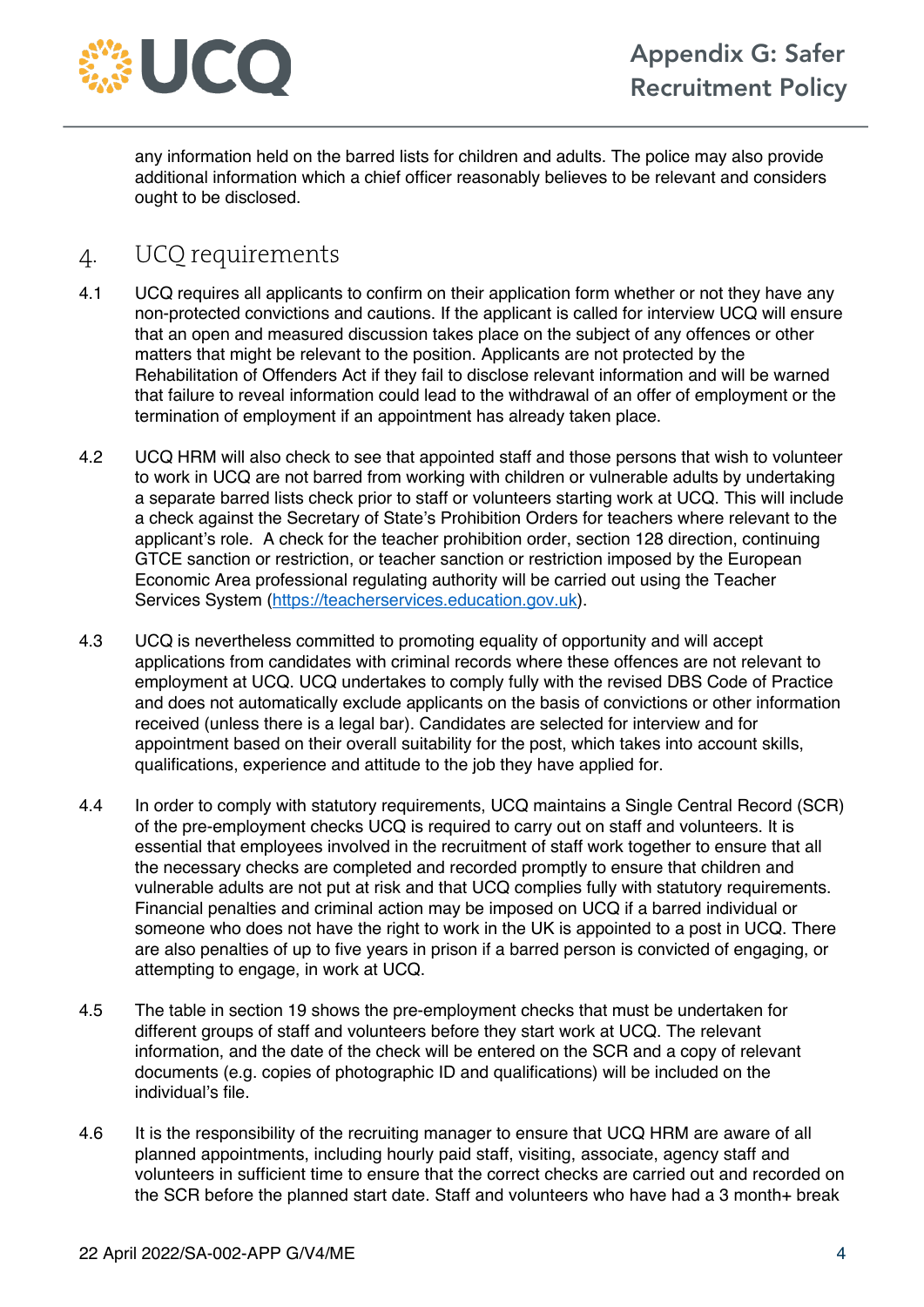

in UCQ service must complete all pre-employment checks as if they were a new appointment. It is the responsibility of UCQ HRM to ensure that the appropriate checks are carried out, and that employees are not permitted to start work with UCQ prior to this. It is essential that all staff involved in recruitment comply with this guidance. Failure to do so may have consequences for students, UCQ and for the individual themselves if it can be demonstrated that he/she acted in contravention of the safer recruitment section of the safeguarding policy.

- 4.7 In all cases, an identity check, barred lists check, right to work in the UK check and qualification check must be completed prior to staff commencing employment. In all but exceptional cases, the DBS certificate and two written references should also both have been received prior to employment. If these later checks have not been completed the actions outlined in sections 9 and 10 must have been completed. This includes clear and detailed risk assessments.
- 4.8 Pre-employment recruitment checks do not, however, take away the need for ongoing safeguarding awareness. Recruitment checks are only likely to identify those people that have been convicted or who have come to the attention of the police. Some individuals who are unsuitable to work with children and/or vulnerable adults will not have any previous convictions or appear on the barred lists. Ongoing awareness during the course of employment is essential, not only during the induction or probationary periods. All employees and volunteers must be aware of what is likely to constitute inappropriate conduct and their responsibilities to report it to UCQ HRM through the correct channels if they have a concern about a colleague. A copy of the overarching UCQ Safeguarding Policy will be provided to all staff and volunteers by UCQ managers during induction. The role of the Designated Safeguarding Lead (DSL) will also be explained. This induction will be followed up by further and regular (at least yearly) refresher training for staff and volunteers to improve awareness of safeguarding issues.
- 5. Deterring unsuitable applicants from applying or volunteering to work at UCQ
- 5.1 In order to discharge its obligations under safer recruitment requirements, UCQ has put in place a number of actions that will help to prevent unsuitable people applying for positions at UCQ. These include:
	- 5.1.1 All advertisements for posts carrying an explicit safeguarding statement and a requirement for the applicant to disclose all non-protected convictions, cautions and pending prosecutions
	- 5.1.2 Job descriptions carrying a specific clause regarding UCQ commitment to safeguarding
	- 5.1.3 Conditional offers of employment subject to UCQ receiving a satisfactory DBS certificate with a statement to this effect in all job advertisements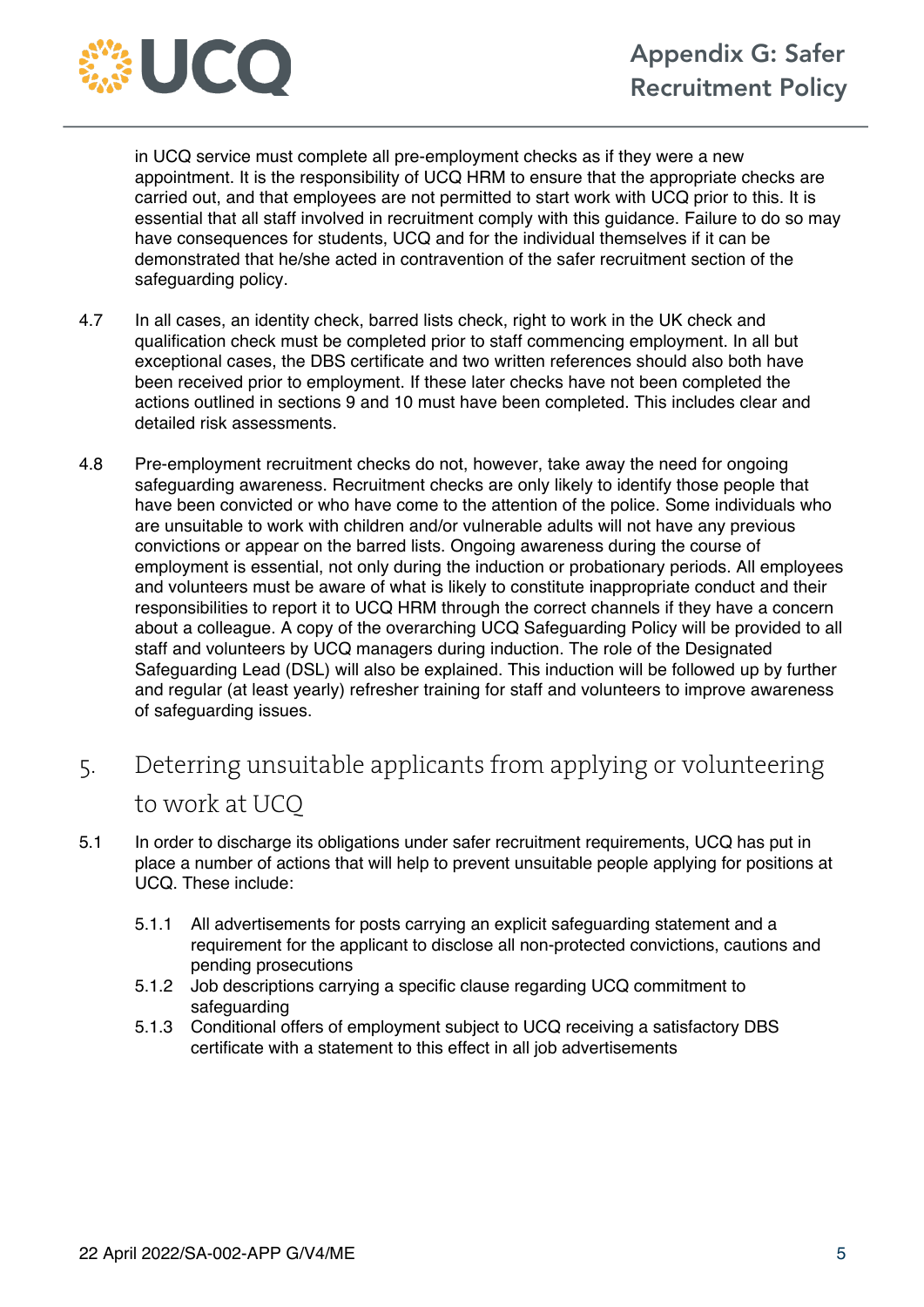

## 6. Shortlisting and interviews

- 6.1 All interview panels must have at least one panel member who has completed training in safer recruitment practices within the previous 3 year period.
- 6.2 Applications must be scrutinised prior to interview and any issues such as gaps in employment or contradictory information noted for discussion at interview.
- 6.3 A question to identify any potential safeguarding concerns or to test an applicant's attitude towards working with children and vulnerable adults must be incorporated into all interviews and it must also be established whether the applicant has the physical and mental capacity for the role. This will assess the applicant's ability to effectively contribute towards UCQ's commitment to safeguarding.
- 6.4 At least one panel member, who must have undertaken safer recruitment training, must ensure that any non-protected convictions, cautions or potential pending offences are fully explored (either before, during or after the interview as appropriate) in order to assess suitability for appointment. This should be discussed in private with the applicant.
- 6.5 Applicants should be made aware at interview that if they have committed an offence overseas they should seek independent expert or legal advice to ensure that they disclose information on their offending history that is in alignment with the UK guidance and that is truthful and accurate.

## 7. ID, barred lists and right to work in the UK checks

- 7.1 Identity will be established from the documents accepted by UCQ HRM to support the applicant's DBS application. Information taken from a DBS certificate will not be kept for more than 6 months. UCQ will record the DBS reference number and date of issue in the Single Central Record but will not hold a copy of the DBS certificate.
- 7.2 Right to work in the UK checks for applicants for staff posts will be conducted in accordance with Home Office guidance. Applicants will need to provide acceptable documents in line with the guidance to establish either a permanent or temporary right to work in the UK. For example ,a standard UK passport that confirms British citizenship establishes a permanent right to work in the UK. Documents will be checked in the presence of the applicant. Copies of documents used as part of the right to work checks will be kept for the duration of an individual's employment, and then for a further 2 years once employment has ceased before being destroyed.
- 7.3 Further checks will be conducted at an appropriate later date/s for individuals with a temporary right to work in the UK to ensure UCQ employment practice adheres to legislation.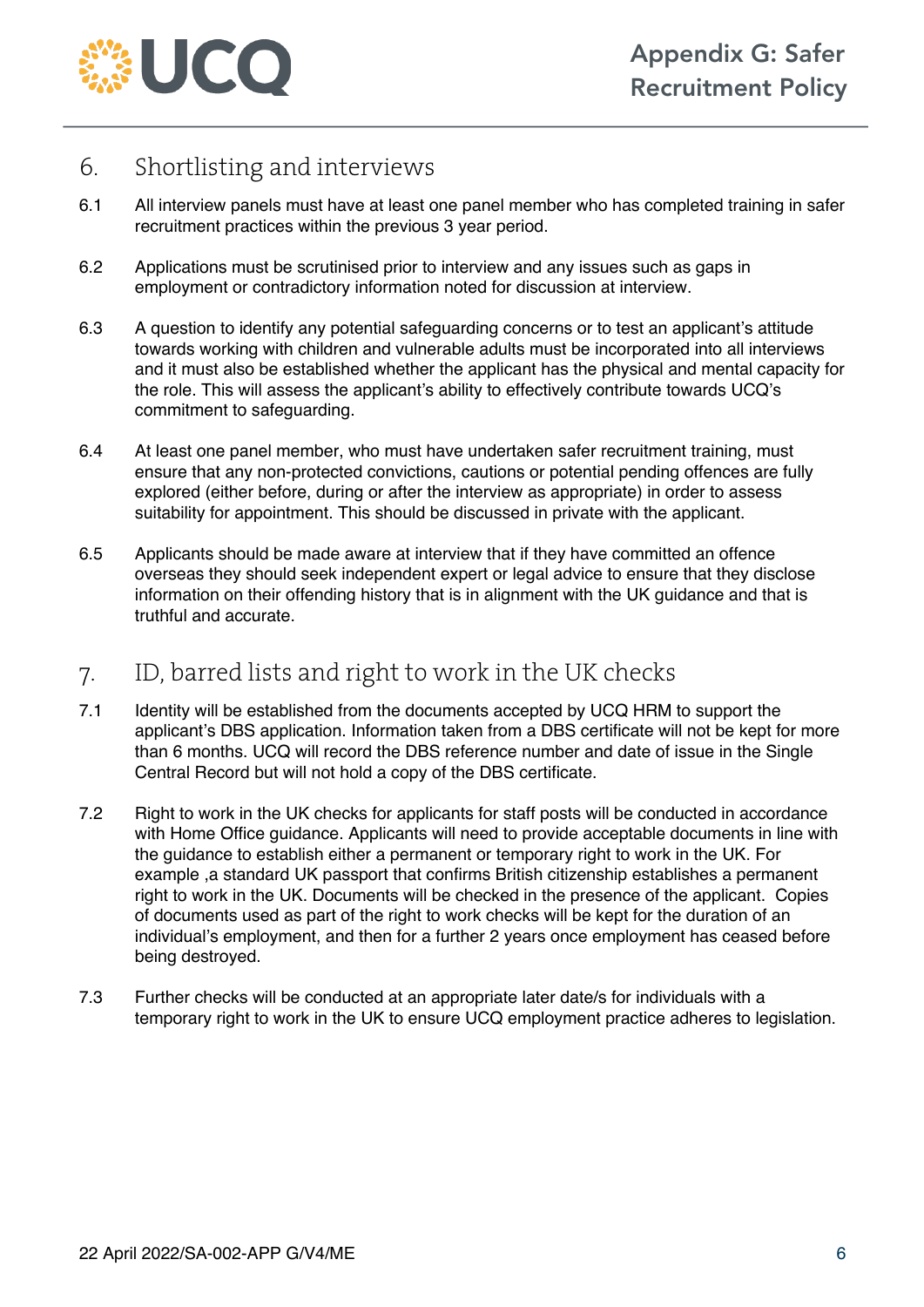

## 8. Qualification checks

- 8.1 As all staff are in 'regulated activity' all shortlisted applicants are required to provide original certificates or academic transcripts prior to, or at interview to provide proof of the most significant qualifications noted on their application form. This must include all qualifications noted to be 'essential' on the person specification for the role, teaching and/or assessing qualifications for curriculum delivery staff and any level 2+ qualifications in English and Maths. Where academic staff have not achieved a level 2 in English and Maths they will be required to do so.
- 8.2 UCQ HRM will ask for explicit consent in order to make copy of the most significant qualifications and the copy/ies will be retained on the individual's electronic UCQ personnel file. If explicit consent is refused then no copies will be held, but they must have been signed and vetted. All managers, curriculum delivery and curriculum support staff must have the qualifications or experience, deemed to be essential for their role. Any exceptions to this must be agreed, prior to appointment, by the appropriate senior manager.
- 8.3 A minority of other support staff may not have any relevant qualifications. Each case will be assessed with reasons for why a decision to proceed with an appointment was made. A qualification check is not required for volunteers.

## 9. Disclosure and Barring Service (DBS) checks

- 9.1 DBS checks are initiated by UCQ HRM, sent to the DBS via UCQ HRM and the DBS certificate returned from the DBS to the individual. It is essential that all new applicants provide UCQ HRM sight of their DBS certificate as soon as they receive it to ensure that there are no unnecessary delays within the recruitment process. Where an offence is disclosed, UCQ HRM, through the checking process, will liaise with the relevant line manager. If the offence has potential safeguarding implications (e.g. offences involving violence, sexual activity or drugs) HRM will inform the UCQ Strategic Safeguarding Lead. The offence/s will be assessed to determine whether an appointment can be confirmed. There may be offences which are not considered a safeguarding risk; however these will be considered and risk assessed on an individual basis.
- 9.2 UCQ staff may have the opportunity to be in contact with students under the age of 18 through regulated or non-regulated activity, or organisational volunteer work at local schools. As such, a satisfactory Child Workforce Enhanced DBS check is required.
- 9.3 In exceptional circumstances, the Vice Principal may require a member of staff to commence in post prior to the DBS certificate being available. In these cases, the following must apply:
	- 9.3.1 The DBS certificate must have been applied for.
	- 9.3.2 A risk assessment must have been completed by the Vice Principal prior to employment commencing.
	- 9.3.3 The risk assessment must note the date and contents of any existing DBS certificate and clearly state the agreed arrangements for supervision
	- 9.3.4 The DBS certificate must be viewed by UCQ HRM within 10 working days of being dispatched by the DBS service. If this does not happen the employee will be contacted by UCQ HRM and invited to an interview with the Vice Principal and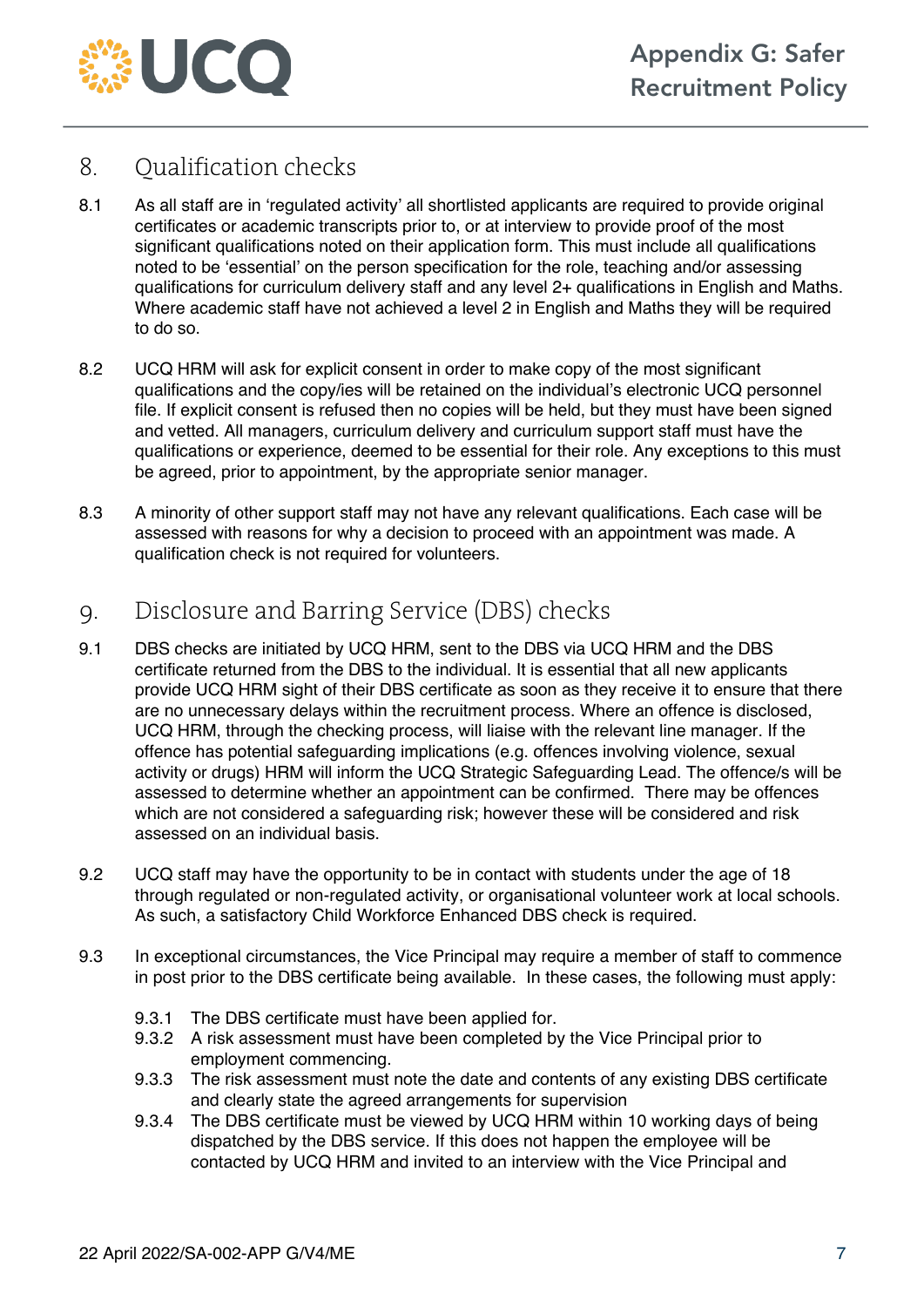

informed that the DBS certificate must be received by UCQ HRM on the next working day.

- 9.3.5 If the DBS certificate is not received within the allotted time, the employee will be informed by UCQ HRM, in discussion with appointing manager, that he/she will not be permitted to work in UCQ until the DBS certificate is received and deemed satisfactory.
- 9.3.6 The appropriate UCQ senior manager must review and update the risk assessment on a two weekly basis until the DBS certificate has been received.
- 9.3.7 For those working in regulated activity, appropriate supervision will be in place until the DBS certificate is made available and is deemed satisfactory.

Further details for staff and volunteers are outlined in the DBS and Barred List Checks policy (Appendix (I).

#### **9.4 Referrals to the Disclosure and Barring Service**

- 9.4.1 If a member of staff in regulated activity has been dismissed or removed due to safeguarding concerns, or would have been removed had they not resigned, UCQ will make a referral (either online or paper based) to the Disclosure and Barring Service (DBS).
- 9.4.2 The referral will be made by the Strategic Safeguarding Lead (SSL). If the SSL is not able to make the referral, the Principal/CEO will make the referral.
- 9.4.3 The Referrer should use the following link to make a referral to the DBS and follow the guidance and required steps: https://www.gov.uk/government/publications/dbs-referrals-formand-guidance
- 9.4.4 A record of this referral will be held securely on the Single Central Record.

#### 10. Online update DBS checking service

- 10.1 Where an applicant has an enhanced DBS certificate that details the relevant checks covering either the Children or Adult workforce and they subscribe to the online DBS update service, they must provide UCQ HRM with sight of the original DBS certificate and details of their registration with the update service. They must agree to allow UCQ HRM to access the update service to check there have been no changes since the certificate was issued.
- 10.2 UCQ HRM will conduct a check to confirm the certificate matches the applicant's identity. Where a status check online reveals a change(s) to the certificate then the applicant must apply for a new certificate or provide the necessary birth/marriage/adoption certificate.

#### 11. References

- 11.1 Two written references are required for all applicants. One reference should be from the current employer/line manager and the other from another appropriate person in their current or most recent post wherever possible.
- 11.2 UCQ HRM will apply for written references directly from the referee for all shortlisted applicants, including internal applicants, so that any issues of concern can be discussed at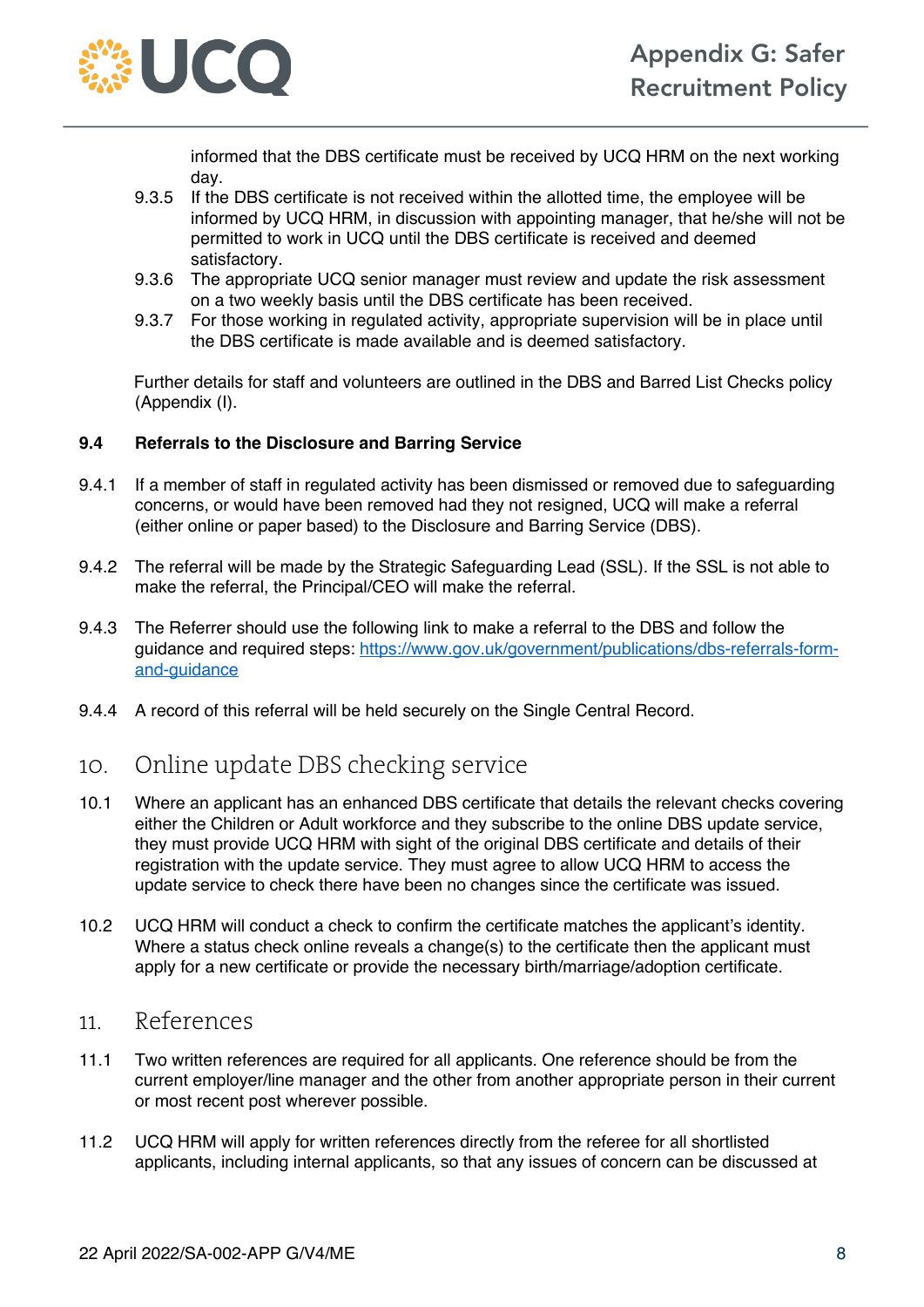

interview. Referees must be contacted if the information provided is vague or incomplete and requested to provide further information.

- 11.3 Additional references may be requested at the discretion of UCQ. Where an applicant is not currently working with children or vulnerable adults but has done so in the past, a reference may also be obtained from the employer by whom the person was most recently employed in relevant work.
- 11.4 References that appear to have been "agreed" and which may have been agreed as part of a settlement agreement with a previous employer should be fully explored prior to an appointment being made.
- 11.5 In exceptional circumstances, the Vice Principal may require a member of staff to commence in post prior to two written references being received. In these cases, the following must apply:
	- 11.5.1 The written references must have been requested by UCQ HRM
	- 11.5.2 At least one verbal reference, from a valid source such as the current/previous employer, must have been obtained with a clear and dated record of this noted on the member of staff's file
	- 11.5.3 A risk assessment must have been completed by UCQ management.
	- 11.5.4 The risk assessment must be reviewed every two weeks until the written references are received with rigorous action taken to secure them
	- 11.5.5 If they are not received within one calendar month UCQ HRM will notify the Vice Principal who will provide advice on further actions
- 12. Further checks for applicants who have lived or worked outside the UK
- 12.1 UCQ HRM will carry out any additional checks it is felt to be necessary for applicants who have lived or worked outside the UK so relevant events can be considered. Home Office guidance for checks in relevant countries will be consulted and considered in each case.

#### 13. Volunteers

13.1 Occasionally people may wish to volunteer to work at UCQ, for example to gain work experience. Volunteers are subject to the same level of scrutiny in terms of statutory checking as employed staff as UCQ deems them to be in 'regulated activity' as full supervision, at all times, is not always practicable. The required checks must be completed before the voluntary work begins.

## 14. Agency staff / partner organisations

14.1 UCQ needs to be confident that staff employed by agencies have been subject to the appropriate checks. Managers requiring this sort of provision must ensure that UCQ HRM has been informed and that the relevant confirmation of pre-employment checks has been obtained from the agency prior to the appointment date. However, in all cases the agency worker must provide valid photographic evidence of identity prior to starting work.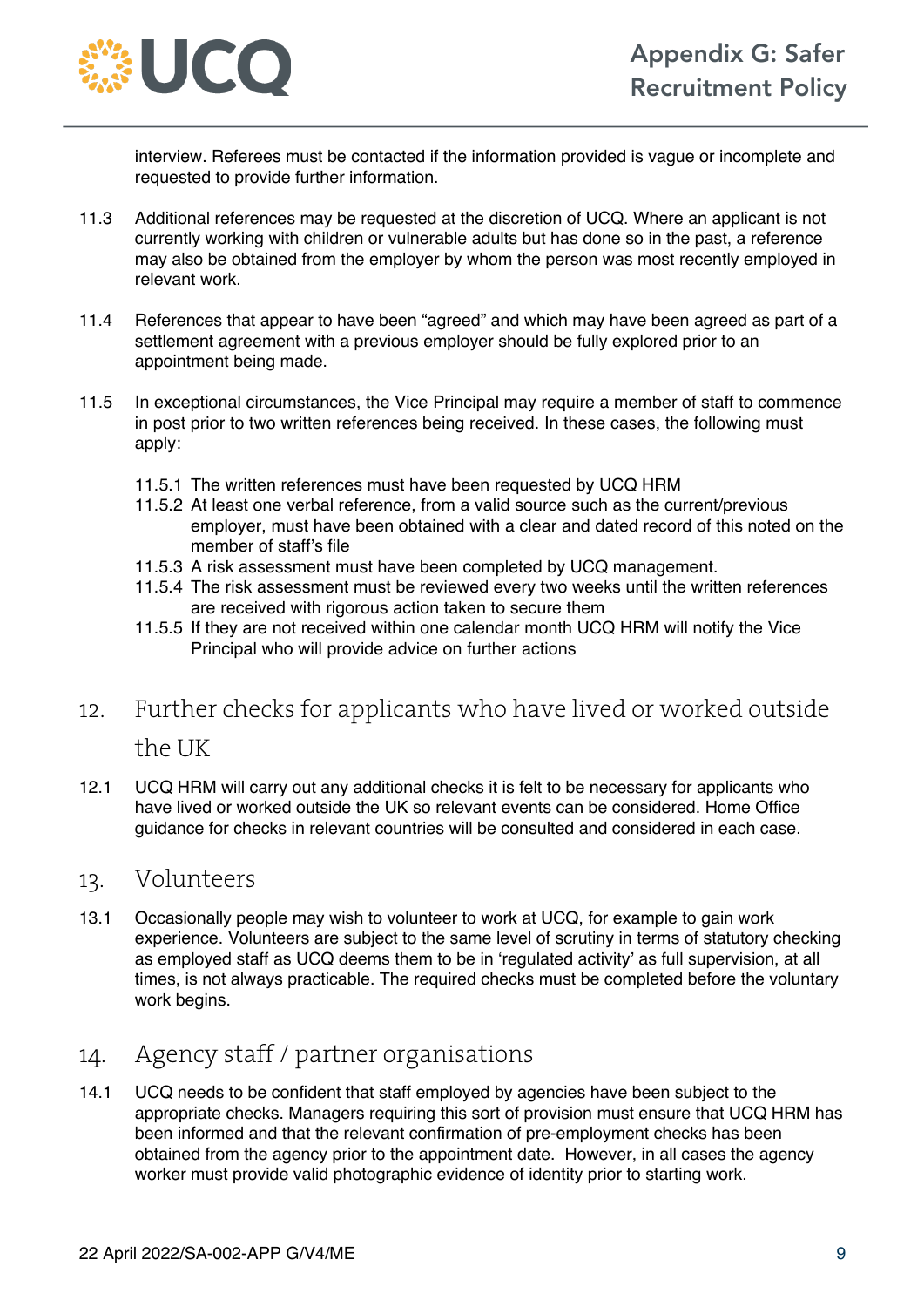

- 14.2 UCQ also needs to assure itself that staff from organisations that legitimately require access to UCQ students have been subject to appropriate checks.
- 14.3 Similarly, managers may receive requests for vetting information about UCQ staff that are engaged in activities with students from partner organisations e.g. staff working with students aged 14-16 students in local schools. Any requests should be referred to UCQ HRM who will provide a letter to confirm the checks which have been completed.
- 15. Visitors to UCQ
- 15.1 Accompanied visitors to UCQ do not require DBS checks to be undertaken, however they must register their presence at reception on site upon arrival, obtain a visitor's lanyard which must be worn at all times during their time on UCQ premises, and be accompanied by a member of staff at all times.
- 16. Secure storage, handling use, retention and disposal of DBS information
- 16.1 DBS information is only used for the specific purpose for which it is requested and for which the applicant's full consent has been given. DBS information will be kept separately and securely with access strictly controlled and limited to those entitled to see it as part of their duties.
- 16.2 Once a recruitment decision has been made, UCQ will return the DBS certificate to the member of staff or volunteer. UCQ will not keep any photocopy or other image of the certificate or representation of the contents. UCQ will (as required by law) keep a record of the certificate unique reference number and the date of issue.
- 17. Receiving a criminal record/conviction whilst in employment at **UCO**
- 17.1 Ongoing awareness during the course of employment is vitally important in order to protect students. As part of this UCQ reserves the right to request any member of staff or any volunteer to undergo repeat checks, including a DBS check, at any time.
- 17.2 UCQ also requires staff and volunteers to disclose to UCQ HRM details of any criminal offences or police investigations into potential criminal offences that are acquired, or occur, during the period of employment or placement with UCQ. Failure to disclose this information may be deemed to be gross misconduct and lead to summary dismissal. UCQ will share the information disclosed only with those who have a need and right to know (e.g. the line manager) and the information disclosed will be discussed with the member of staff or volunteer before reaching a decision about any action to be taken.
- 17.3 Receiving a criminal record, or being the subject of an ongoing investigation, whilst employed or placed at UCQ, does not automatically mean that the member of staff or volunteer cannot continue in their role. Where necessary, any action deemed necessary by UCQ will be pursued with reference to the relevant provisions within UCQ's Disciplinary Policy.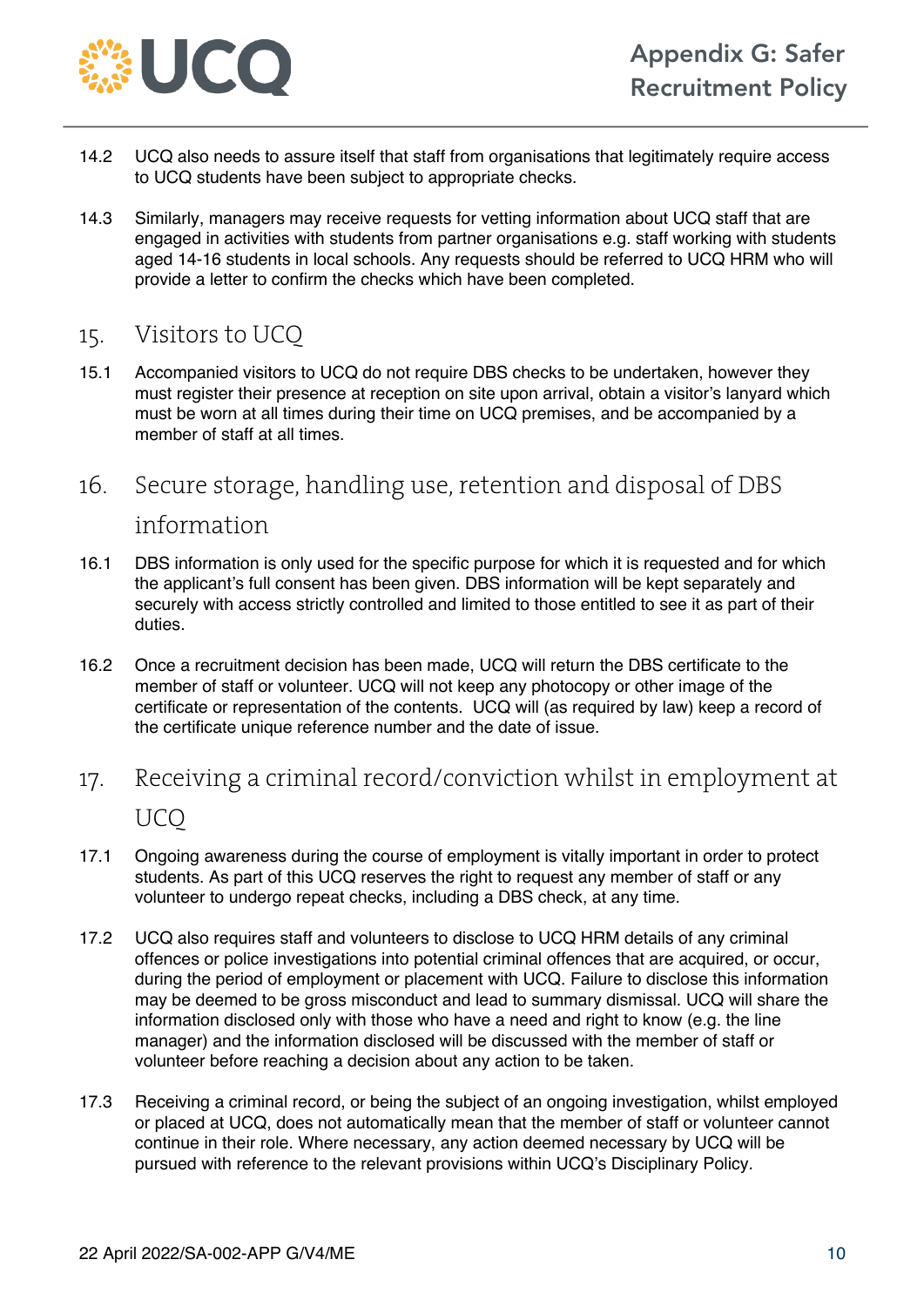

## 18. Referral to other agencies

- 18.1 UCQ has a duty to refer any suspected safeguarding issues involving staff or a volunteer to the Local Authority Designated Officer for Safeguarding.
- 18.2 Where UCQ ceases to use the services of a teacher because of serious misconduct or would have dismissed them had they not left first, UCQ will consider whether to refer the case to the Secretary of State, as required by the Education Act 2002. The Secretary of State may investigate the case and may then decide to make a prohibition order in respect of the person.
- 18.3 UCQ has a legal duty to refer to the DBS anyone who has harmed, or poses a risk of harm, to a child or a vulnerable adult; where the individual has been removed from working (paid or unpaid) in regulated activity or would have been removed if they had not left.
- 19. Table showing the checks required for each category of staff/volunteer

| Full time, fractional,<br>associate, visiting<br>and hourly paid staff |                                                                                                                                                                                       | <b>Agency staff</b>    |                                                                                                                                                                                                                                                                                                     | <b>Volunteers (excluding)</b><br><b>Academic Council</b><br>members) |                                                                                                          |                     | <b>Academic Council</b>                                                                |
|------------------------------------------------------------------------|---------------------------------------------------------------------------------------------------------------------------------------------------------------------------------------|------------------------|-----------------------------------------------------------------------------------------------------------------------------------------------------------------------------------------------------------------------------------------------------------------------------------------------------|----------------------------------------------------------------------|----------------------------------------------------------------------------------------------------------|---------------------|----------------------------------------------------------------------------------------|
| $\bullet$<br>$\bullet$                                                 | Identity (ID)<br><b>Barred lists</b><br>Right to work in<br>the UK<br>Qualification/s<br>Two references<br>Health declaration<br>Enhanced<br>Disclosure and<br><b>Barring Service</b> | $\bullet$<br>$\bullet$ | Written confirmation<br>from the agency<br>that all pre-<br>recruitment checks<br>(as outlined in staff<br>column) have been<br>completed<br>Written confirmation<br>from the training<br>provider that ID,<br>barred list,<br>qualification,<br>reference and DBS<br>checks have been<br>completed | $\bullet$<br>$\bullet$<br>$\bullet$<br>$\bullet$                     | Identity<br><b>Barred list</b><br>Two references<br>Enhanced<br>Disclosure and<br><b>Barring Service</b> | ٠<br>٠<br>$\bullet$ | Identity<br><b>Barred list</b><br>Enhanced<br>Disclosure and<br><b>Barring Service</b> |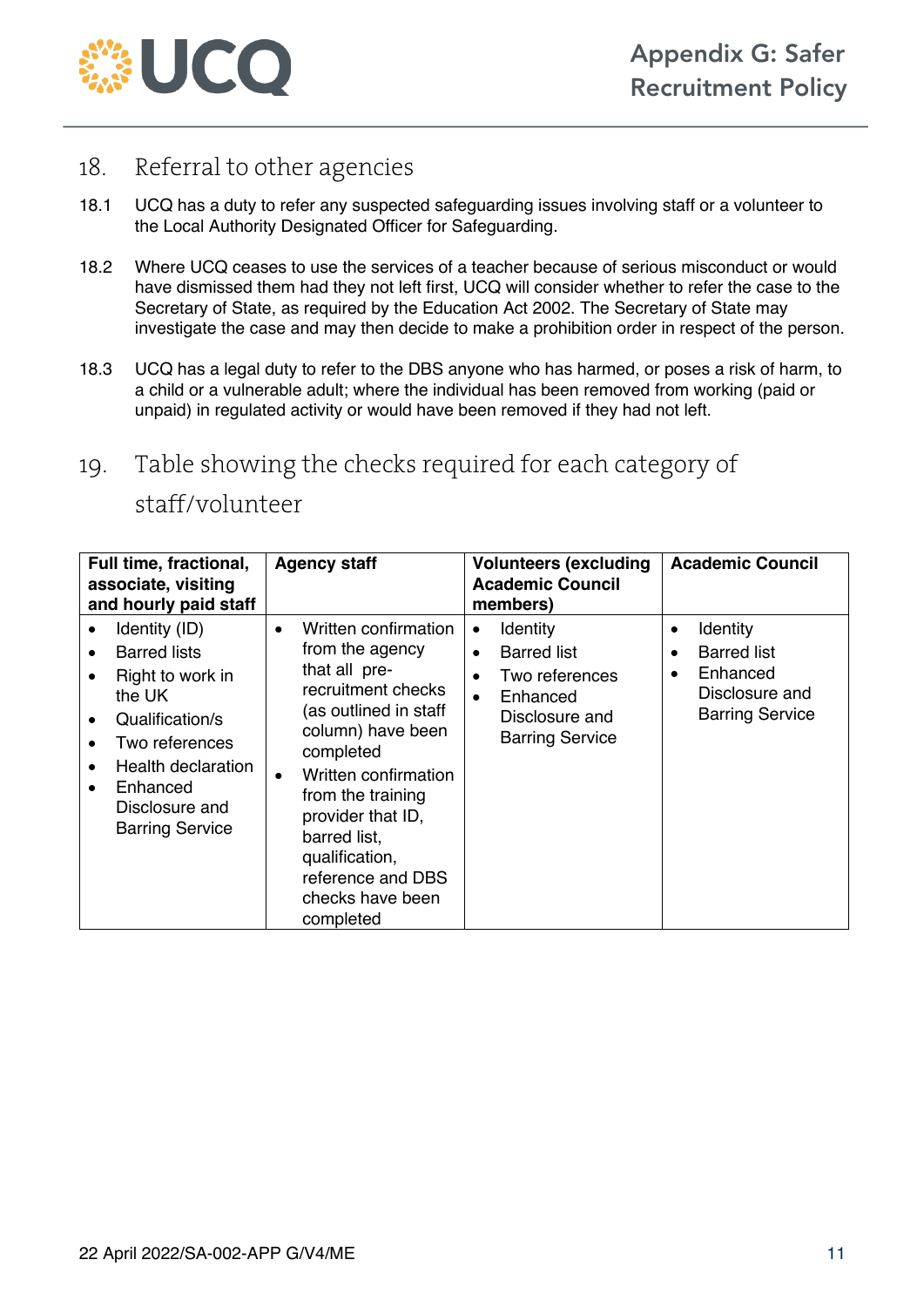

## 20. Initial equalities impact assessment

| <b>Completed by:</b><br><b>Department:</b><br>All                                                                                                                                                                                                                                                                  |                                                                                                                                                                                                                           |                                                                                                                                                                                                   | Date of initial assessment:<br>Tara Henderson, Head of Policy & Governance<br>23/04/2021                                                                                                                                                                                                                                                                                                                                                                                                                                                                                                                                                                                                                                                                                                                                                                  |                                                                                                                      |  |                                                                                                                                                                                                                        |  |  |
|--------------------------------------------------------------------------------------------------------------------------------------------------------------------------------------------------------------------------------------------------------------------------------------------------------------------|---------------------------------------------------------------------------------------------------------------------------------------------------------------------------------------------------------------------------|---------------------------------------------------------------------------------------------------------------------------------------------------------------------------------------------------|-----------------------------------------------------------------------------------------------------------------------------------------------------------------------------------------------------------------------------------------------------------------------------------------------------------------------------------------------------------------------------------------------------------------------------------------------------------------------------------------------------------------------------------------------------------------------------------------------------------------------------------------------------------------------------------------------------------------------------------------------------------------------------------------------------------------------------------------------------------|----------------------------------------------------------------------------------------------------------------------|--|------------------------------------------------------------------------------------------------------------------------------------------------------------------------------------------------------------------------|--|--|
| Area to be assessed:                                                                                                                                                                                                                                                                                               |                                                                                                                                                                                                                           |                                                                                                                                                                                                   | SA-002 Safeguarding Policy: Appendix G                                                                                                                                                                                                                                                                                                                                                                                                                                                                                                                                                                                                                                                                                                                                                                                                                    |                                                                                                                      |  |                                                                                                                                                                                                                        |  |  |
|                                                                                                                                                                                                                                                                                                                    | <b>Existing or new policy/procedure:</b>                                                                                                                                                                                  |                                                                                                                                                                                                   | Existing                                                                                                                                                                                                                                                                                                                                                                                                                                                                                                                                                                                                                                                                                                                                                                                                                                                  |                                                                                                                      |  |                                                                                                                                                                                                                        |  |  |
|                                                                                                                                                                                                                                                                                                                    |                                                                                                                                                                                                                           |                                                                                                                                                                                                   |                                                                                                                                                                                                                                                                                                                                                                                                                                                                                                                                                                                                                                                                                                                                                                                                                                                           | What evidence has been used to inform the assessment and policy? (please list only)                                  |  |                                                                                                                                                                                                                        |  |  |
| ➤<br>➤<br>≻                                                                                                                                                                                                                                                                                                        | <b>External guidance and requirements:</b><br>All legislation and publications identified in section 2 of the Safeguarding Policy<br>Internal guidance and requirements:<br>Consultation with Strategic Safeguarding Lead |                                                                                                                                                                                                   |                                                                                                                                                                                                                                                                                                                                                                                                                                                                                                                                                                                                                                                                                                                                                                                                                                                           |                                                                                                                      |  |                                                                                                                                                                                                                        |  |  |
|                                                                                                                                                                                                                                                                                                                    |                                                                                                                                                                                                                           |                                                                                                                                                                                                   |                                                                                                                                                                                                                                                                                                                                                                                                                                                                                                                                                                                                                                                                                                                                                                                                                                                           |                                                                                                                      |  |                                                                                                                                                                                                                        |  |  |
| 1. Describe the aims,<br>objectives or purpose of<br>the policy/procedure<br>arrangements.                                                                                                                                                                                                                         |                                                                                                                                                                                                                           |                                                                                                                                                                                                   | University Centre Quayside (UCQ) fully recognise their responsibilities to<br>safeguard and promote the welfare of children and vulnerable adults,<br>including the responsibilities their Academic Council, staff and volunteers<br>have in regard to the protection of children and vulnerable adults from<br>abuse; and to have due regard to the need to prevent people from being<br>drawn into terrorism. This Safeguarding Policy sets out UCQ's safeguarding<br>This appendix is to provide a clear set of guidelines to students, their<br>parent/carers, staff and other workers within the UCQ community regarding<br>UCQ's recruitment procedures and how these will ensure people who might<br>abuse children and/or vulnerable adults are deterred, rejected or identified to<br>ensure inappropriate people do not work with UCQ students. |                                                                                                                      |  |                                                                                                                                                                                                                        |  |  |
| 2. Which<br>All stakeholders<br>stakeholders/groups<br>are intended to benefit<br>from this<br>policy/procedure?                                                                                                                                                                                                   |                                                                                                                                                                                                                           |                                                                                                                                                                                                   |                                                                                                                                                                                                                                                                                                                                                                                                                                                                                                                                                                                                                                                                                                                                                                                                                                                           |                                                                                                                      |  |                                                                                                                                                                                                                        |  |  |
| The Equality Act 2010<br>requires public bodies<br>to have 'due regard' to<br>the need to:-<br>(1) Eliminate unlawful<br>discrimination,<br>harassment and<br>victimization<br>(2) Advance equality of<br>opportunity between<br>different groups; and<br>(3) Foster good relations<br>between different<br>groups |                                                                                                                                                                                                                           | 3. Could the<br>disproportionately<br>negative effect impact<br>out in $(1)$ to $(3)$ of the<br>Act on any of the<br>protected<br>characteristics?:-<br>High<br><b>Medium</b><br>Low<br>No effect | policy/procedure have a<br>in terms of the aims set                                                                                                                                                                                                                                                                                                                                                                                                                                                                                                                                                                                                                                                                                                                                                                                                       | 4. Briefly explain<br>how the<br>policy/procedure<br>furthers or prevents<br>the aims set out in<br>$(1)$ to $(3)$ . |  | 5. If there is a<br>disproportionately<br>negative impact on<br>any protected<br>characteristics, can it<br>be justified on the<br>grounds of promoting<br>equality or any other<br>reason? If yes, please<br>explain. |  |  |
|                                                                                                                                                                                                                                                                                                                    | Age                                                                                                                                                                                                                       | No effect                                                                                                                                                                                         |                                                                                                                                                                                                                                                                                                                                                                                                                                                                                                                                                                                                                                                                                                                                                                                                                                                           | Not applicable                                                                                                       |  | Not applicable                                                                                                                                                                                                         |  |  |
| Prote<br>cted                                                                                                                                                                                                                                                                                                      | <b>Disability</b>                                                                                                                                                                                                         | No effect                                                                                                                                                                                         |                                                                                                                                                                                                                                                                                                                                                                                                                                                                                                                                                                                                                                                                                                                                                                                                                                                           | Not applicable                                                                                                       |  | Not applicable                                                                                                                                                                                                         |  |  |
|                                                                                                                                                                                                                                                                                                                    | Gender                                                                                                                                                                                                                    | No effect                                                                                                                                                                                         |                                                                                                                                                                                                                                                                                                                                                                                                                                                                                                                                                                                                                                                                                                                                                                                                                                                           | Not applicable                                                                                                       |  | Not applicable                                                                                                                                                                                                         |  |  |